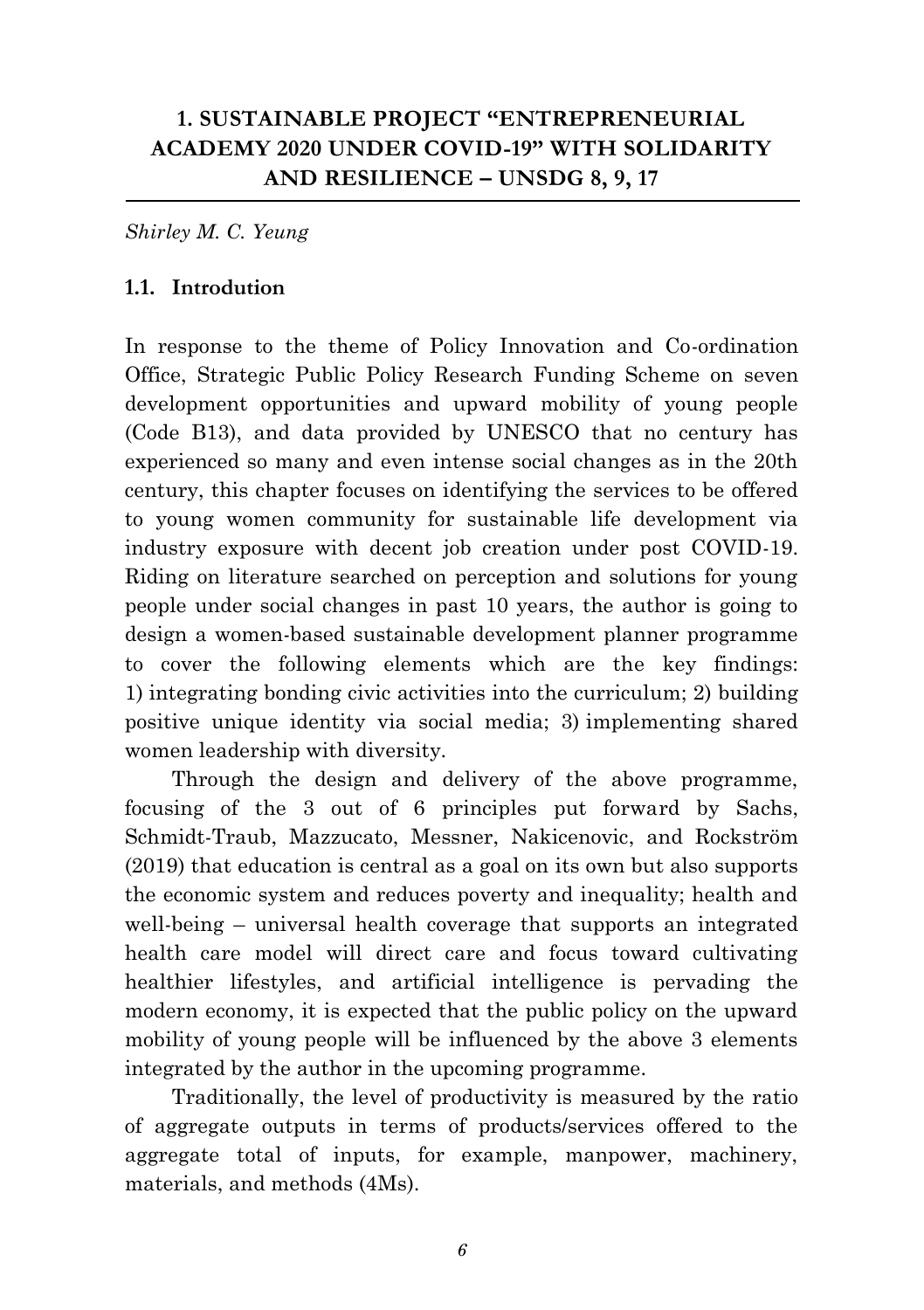Under COVID-19, there is a disruption in supply chain management, no matter whether you are engaged in manufacturing or servicing industries. It is time to re-examine the relationship between this ratio and the kinds of inputs needed to maintain or enhance the total number of outputs for the same level or a higher level of productivity.

Based on the sharing from Bernard Lee, founder of Road Logica and expert in technology for new services and products that the 4Ms will be further expanded into the following elements:

1) Customer engagement to re-visit social behavior at an earlier stage.

2) Data analysis using IT and AI under COVID-19 and post-COVID-19 to see changes in customer behaviour.

3) Provision of incentives to existing and potential customers via offering new and complementary products/services to align with results of items 1 and 2.

4) Re-design the kinds of stock elements for existing and potential customers via re-visiting the core elements of the business, changing from consumer products to pre-packaged semi-finished products for customers to purchase, for example from purchasing a bowl of wonton soup to offering authentic wonton soup base to customers to enjoy a meal at home to align with work from home and social distance policy.

5) Use of space and manpower to re-arrange the cost structure.

6) Re-structure products/services between offline and online via a new application platform.

"Communication with identity and a platform of products/services offered to customers with big data and AI are the two fundamental things that are needed for the future," mentioned by Mr. Peter Chan, M800 Limited.

Besides, Mr. Edwin Lun, co-founder of ATECH Aladdin Technology, highlighted that micro-enterprises with knowledge of legal compliance and tech-in-regulations are the areas that we need to explore under paradigm shift of post-COVID-19. This is well-supported by a recent report dd. March 2020 "Tackling Coronvirus" prepared by the OECD Centre for Entrepreneurship, SMEs, Regions, and Cities (CFE) discussion by the OECD Working Party on SMEs and Entrepreneurship (WPSMEE) that "the current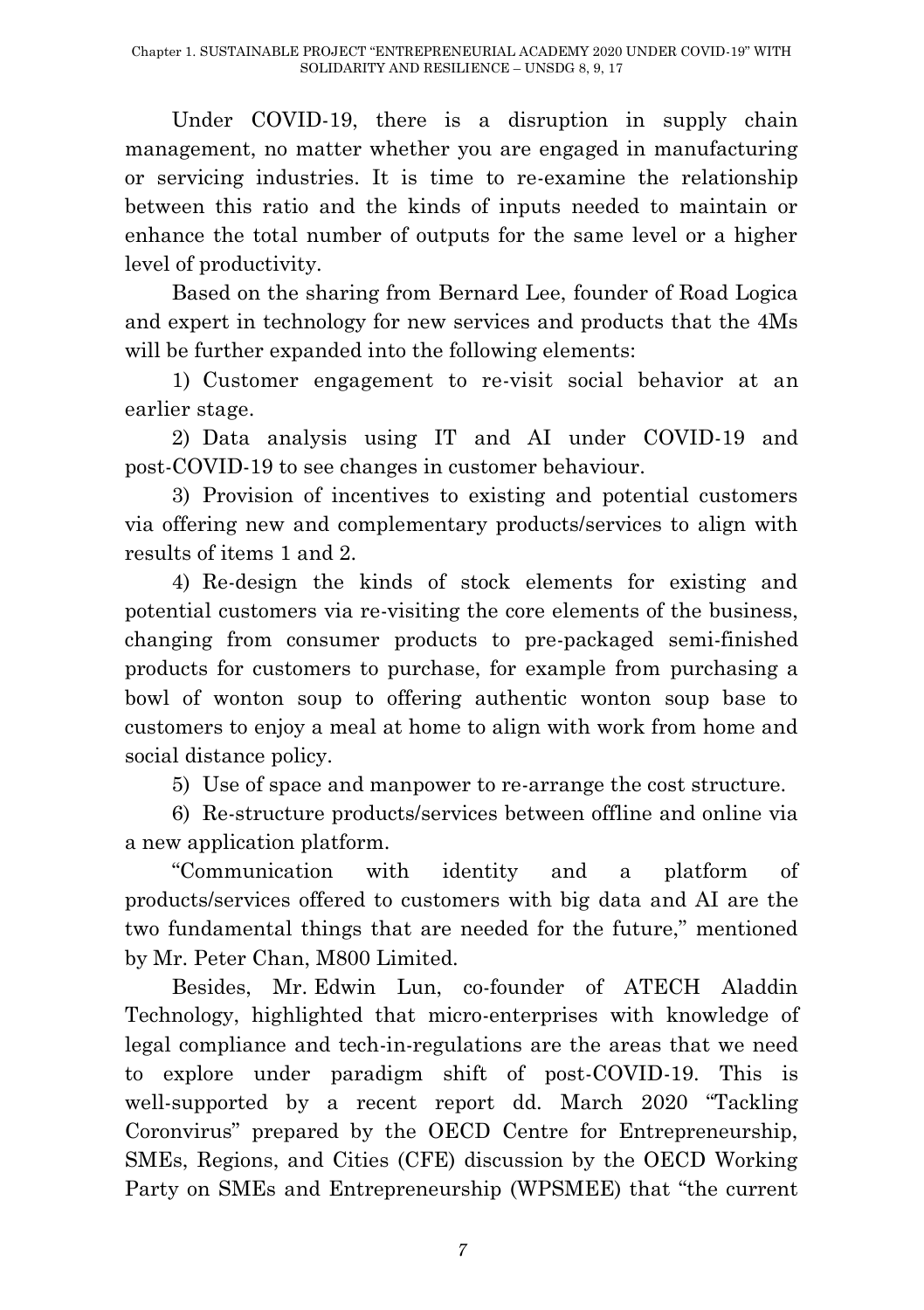crisis has affected SMEs disproportionately, and has revealed their vulnerability to the supply and demand shock (in particular with regard to their liquidity) with a serious risk that over 50% of SMEs will not survive the next few months. A widespread collapse of SMEs (60-70% of OECD employment) could have a strong impact on national economies and global growth prospects" (OECD, 2020).

The insights of Mr. Bernard Lee, Road Logica, Mr. Peter Chan, M 800 Limited, and Mr. Edwin Lun, ATECH Aladdin Technology provide us with a belief that there will be a demand of decent job market on platform creation on an engaging customer at an earlier stage, humanistic and customer-centric communication platform with unique identify, micro-enterprise financing, tech-in-compliance. It is time to explore the ways to educate women in these areas in the post-COVID-19 so as to achieve the United Nations Sustainable Development Goals: (UNSDGs), indicator 5.B – enhancing the use of enabling technology, in particular information and communications technology, to promote the empowerment of women. Solidarity and resilience skills probably can help us to find a way out.

### **1.2. Literature on sustainability mindset**

Kassel and Rimanoczy (2018) define the sustainability mindset as incorporating the dimensions of values (being), and knowledge (thinking), expressed in actions or competencies (doing). They highlighted that a sustainability mindset is intended to help individuals analyse complex management challenges and generate truly innovative solutions. The sustainability mindset breaks away from traditional management disciplinary silos by integrating management ethics, entrepreneurship, environmental studies, systems thinking, self-awareness, and spirituality within the dimensional contexts of thinking (knowledge), being (values), and doing (competency).

They also put forward that sustainability mindset is a way of thinking and being that results from a broad understanding of the ecosystem"s manifestations, from social sensitivity, as well as an introspective focus on one"s personal values and higher self, and finds its expression in actions for the greater good of the whole.

Based on the rationale of Kassel and Rimanoczy (2018), the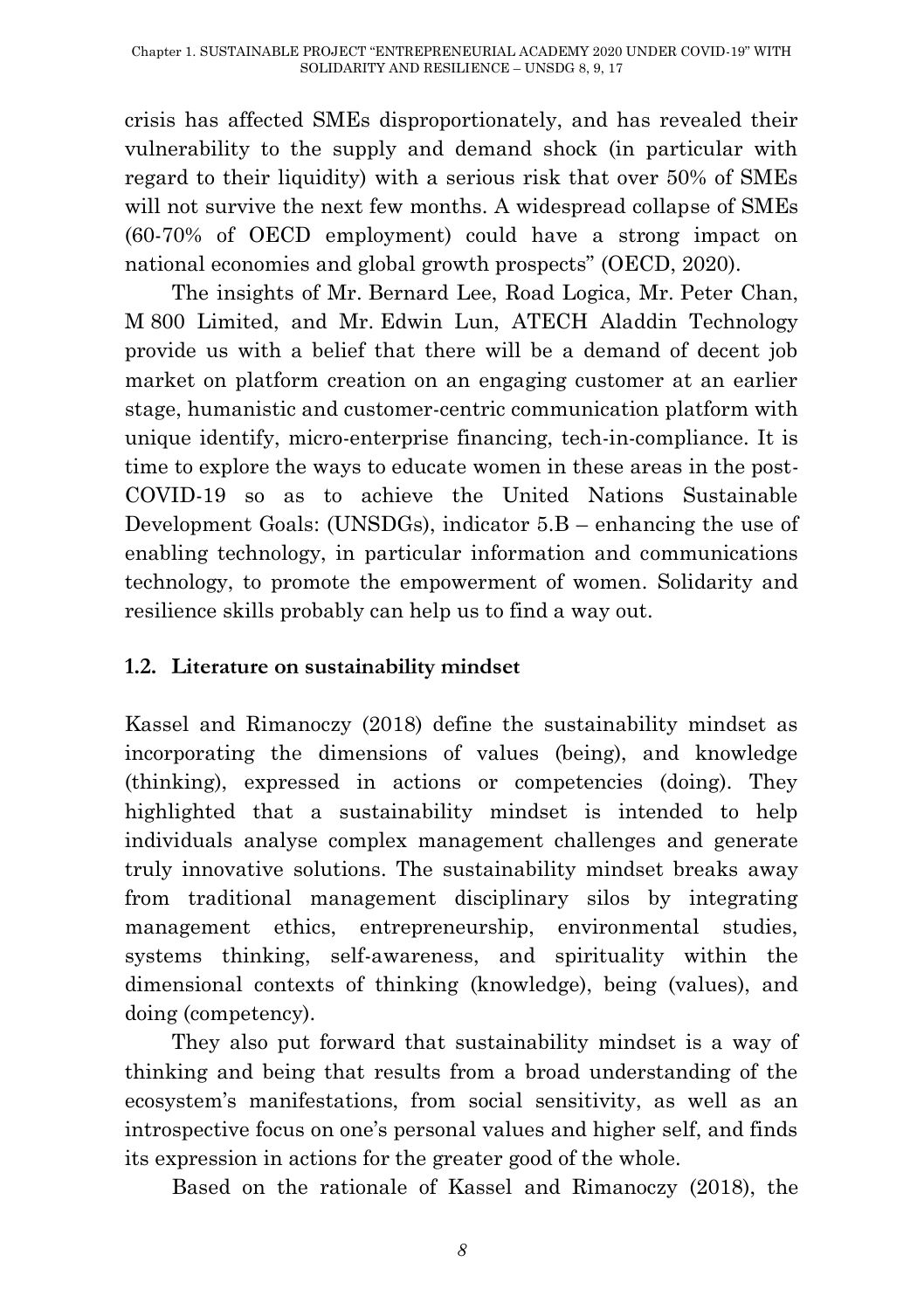author has applied the following ideas into the situation of COVID-19 when organising events (for example, conducted Zoom UNOSSC 2nd cohort Entrepreneurial Academy in April-May 2020 for speakers and students from 10 countries and organised Zoom Transformation Seminar in May-August 2020 for industry practitioners and students in Hong Kong) via technology and designing a curriculum to enhance the skills of women on event management with technology under uncertain situation for sustainable development.

By 'social sensitivity' – under post-COVID-19, the community concerns about innovations and transformations for new services/products with technology focusing at home (work from home/entertainment from home – social distancing policy with social life maintained).

By values (being) – applying UNSDG 4, 8, 9, 17 into educational events and projects with a focus on training students from developing and developed countries in South-South region to explore and link up social sensitivity with business/social sustainability with technology for the values of humanistic design, harmony, and community bonding.

By knowledge (thinking) – applying system thinking with selected UNSDGs and realisation of projects with design thinking/innovations/technology, e.g., using Zoom platform to develop a thinking of solidarity and resilience skills learnt under post-COVID-19.

By actions or competencies (doing) – building a platform via technology for ongoing entrepreneurial training with UNSDGs from April to May 2020 in Hong Kong with over 50 students and speakers from 10 countries.

# **1.3. From entrepreneurial spirit, design thinking to building a culture of security**

Entrepreneurship and start-ups could be a way for many teenagers in the next generation especially with the fall of traditional industry, and youngsters" wish of being a business owner by themselves. To cater for such yearning, there is a need to explore how to help learners to apply the entrepreneurial spirit and design thinking to build a sustainable mindset with implementation skills, and a design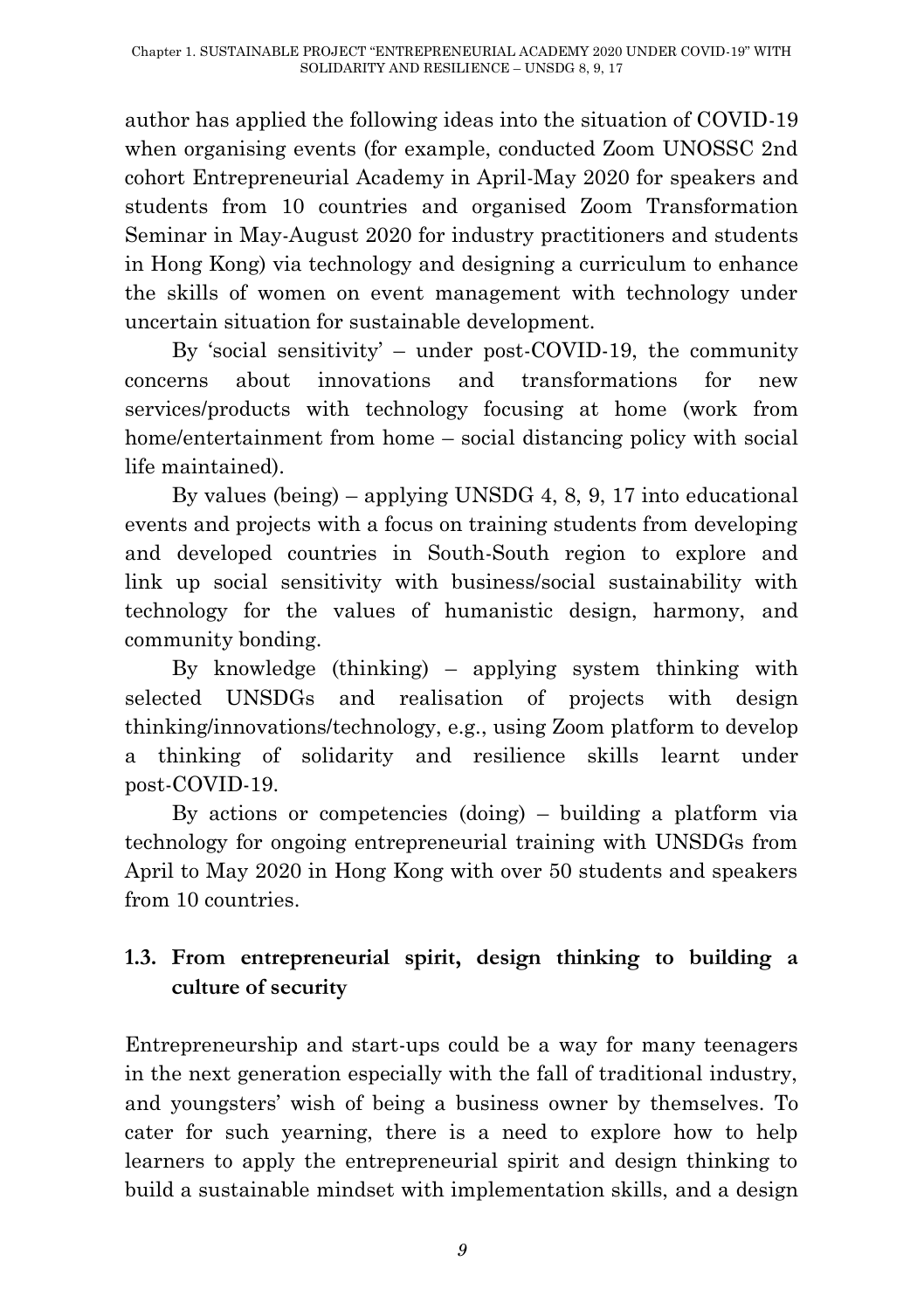thinking to increase their flexibility and the ability to adapt the process to the challenges mentioned by Mootee (2013). This chapter is to identify the key elements of increasing awareness of establishing a culture of security via a sustainable lifestyle with peace and the use of technology.

In fact, it aligns with the direction to equip students, teachers, staff members and management of organisations with a sustainable development mindset and design thinking with innovations in the capacity building achieving UNSDGs 4 (quality of education with transferable skills), 9 (innovations) and 15 (peace). The idea of establishing a culture of security under COVID-19 is to avoid dangers from outside and build trust in the community.

The framework will be structured against the following areas:

1) Design thinking: Disruption in quality of education via technology for social distancing policy and work from home;

2) UNSDGs with innovations: Quality indicators for building competency for women in technology;

3) Entrepreneurial spirit: Engaging education and industry sectors for risk awareness with solutions for continuity of business and social events.

# **1.4. Case study – changed from on-site (2018-2019) to off-site (2020) entrepreneurial training**

The following case is to illustrate the ways of conducting online conferences to maintaining social distancing with social/business interaction under post-COVID-19 in April-May 2020.

The event is designed by the author with co-organiser of UNOSSC and Centre for Business/Social Sustainability and Innovations (BSSI), Gratia Christian College (GCC), Hong Kong for delivering innovative training via Zoom platform with speakers and participants from 10 countries for the event of the South-South 1st cohort Entrepreneurship Academy 2020.

In response to the data provided by UNESCO that no century has experienced so many and even intense social changes as in the 20th century, for example, a paradigm shift under post-COVID-19, an innovative entrepreneurial training was held successfully with a focus on providing an innovative and interactive platform to young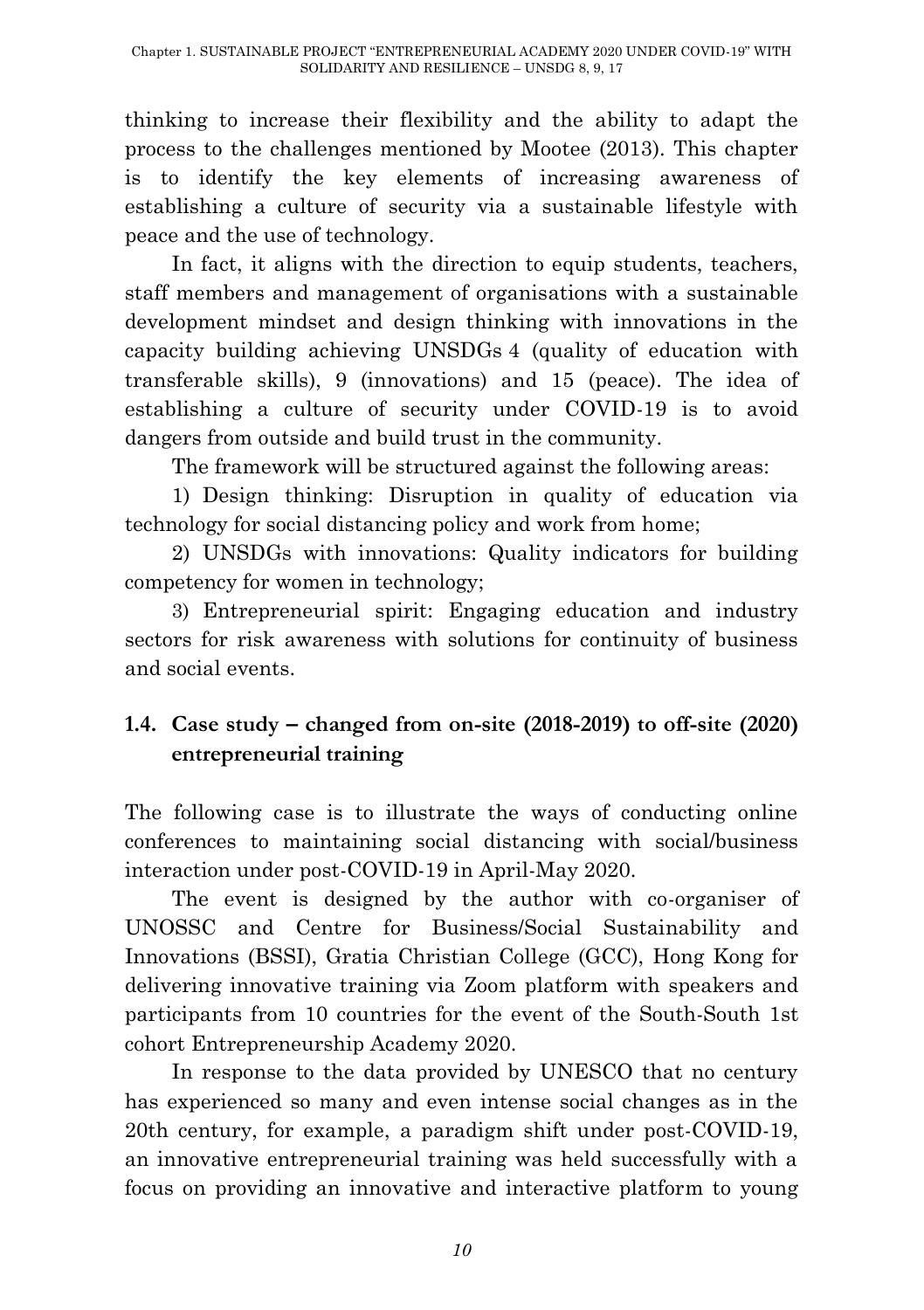people from developed and developing countries in the South-South region for sustainable development via listening to industry practitioners" entrepreneurial journey and communicating with students from different countries to form a team with a diversified cultural and educational background for a business plan presentation on gastro-tourism.

On April 18-19, 2020, the United Nations Office for South-South Cooperation (UNOSSC) convened the South-South 1st cohort Entrepreneurship Academy 2020. The Academy opened with strong statements from the supporting partners. "If you come up with creative ideas, or crazy but good ideas today, which utilise technology to promote sustainable gastro-tourism, I would encourage you to get in touch with our team to find out how we can turn your dreams into reality", said Mr. George Lam, chairman of Cybeport. The other speakers spoke of the convergence of sustainability and entrepreneurship under the sustainable development agenda. The other partners supporting this initiative in Hong Kong are Centre for Business/Social Sustainability Innovations of GCC, Youth Square, and UNESCO Hong Kong Association.

On May 2, 2020, there were 17 participants from 9 countries in Asia-Pacific and Africa, namely, Botswana, China, Indonesia, Kenya, Myanmar, Nepal, Nigeria, Pakistan, and the Philippines to present their ideas of gastro-tourism to four judges.

The 1st cohort 2020 training focused on the topic of "Gastrotourism and entrepreneurship" over two days (April 18-19, 2020 with a business plan presentation of students from 9 countries on May 2, 2020). The training included a series of lectures and workshops. The speakers came from diverse backgrounds, including academia, entrepreneurs from the gastro-tourism industry, as well as experts in investment, marketing, and branding. The training consisted of four sessions. These were, introducing the gastro-tourism industry, the fundamentals of entrepreneurship, linking business with sustainable development goals, as well as the role of South-South cooperation in promoting entrepreneurship development in the Global South. Some very interesting outcomes of the training were offers made by the resource people and the Hong Kong partners ranging from continuing to providing advice, mentoring, consultating, and possibilities for seed funding for good initiatives.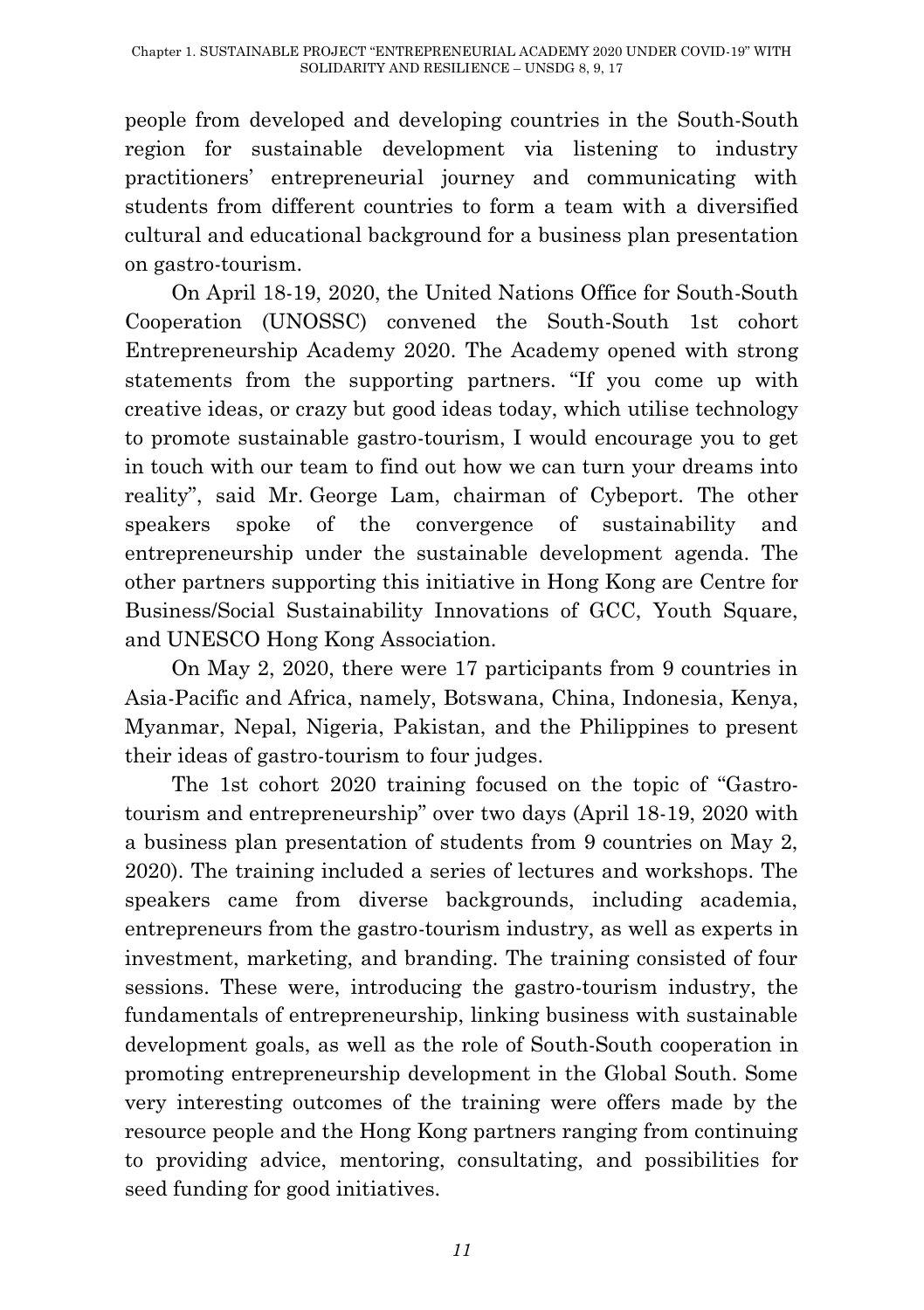Following the above Zoom conference in April-May 2020, the author as director of BSSI and head of School of Business has organised a series of transformative seminars (May-August, 2020) for industry practitioners on innovations and transformations for a new business model under post-COVID-19.

The series of transformative seminars is to focus on introducing a new way of thinking with technology, design thinking and UNSDGs for knowledge transfer with academic knowledge, vocational/life skills and a new perspective of life so as to transform and engage customers in an earlier stage for services and products delivery under post-COVID-19.

Based on the United Nations" (2020) report of shared responsibility that "the COVID-19 crisis is threatening social cohesion within countries, as its impact reaches deep into our society, on the behavior of individuals, and affects our well-being and mental health. Crucially, there is a risk for stigmatization of some groups wrongly considered "responsible" for the diffusion of the virus, and episodes of violence have been reported" (p. 11).

In Figure 5 "COVID-19 affecting all SDGs" of United Nations (2020, p. 12), the following SDGs have been covered for the disruptions in the realisation of impacts, for example:

 $\bullet$  SDG 2 – food production and distribution could be disrupted;

• SDG 3 – devastating effect on health outcomes;

• SDG 4 – schools for many closed remote learning less effective and not accessible for some;

• SDG 5 – women's economic gains at risk and increased levels of violence against women. Women account for the majority of health and social care workers who are more exposed to COVID-19;

• SDG 8 – economic activities suspended: lower income, less work time, unemployment for certain occupations:

 $\bullet$  SDG 13 – a reduced commitment to climate action but less environmental footprints due to less production and transportation;

 SDG 16 – conflicts prevent effective measures for fighting COVID-19, those in conflict areas are most at risk of suffering devastating loss from COVID-19;

• SDG 17 – aggravate backwash against globalization but also highlight the importance of international cooperation on public health" (p. 12).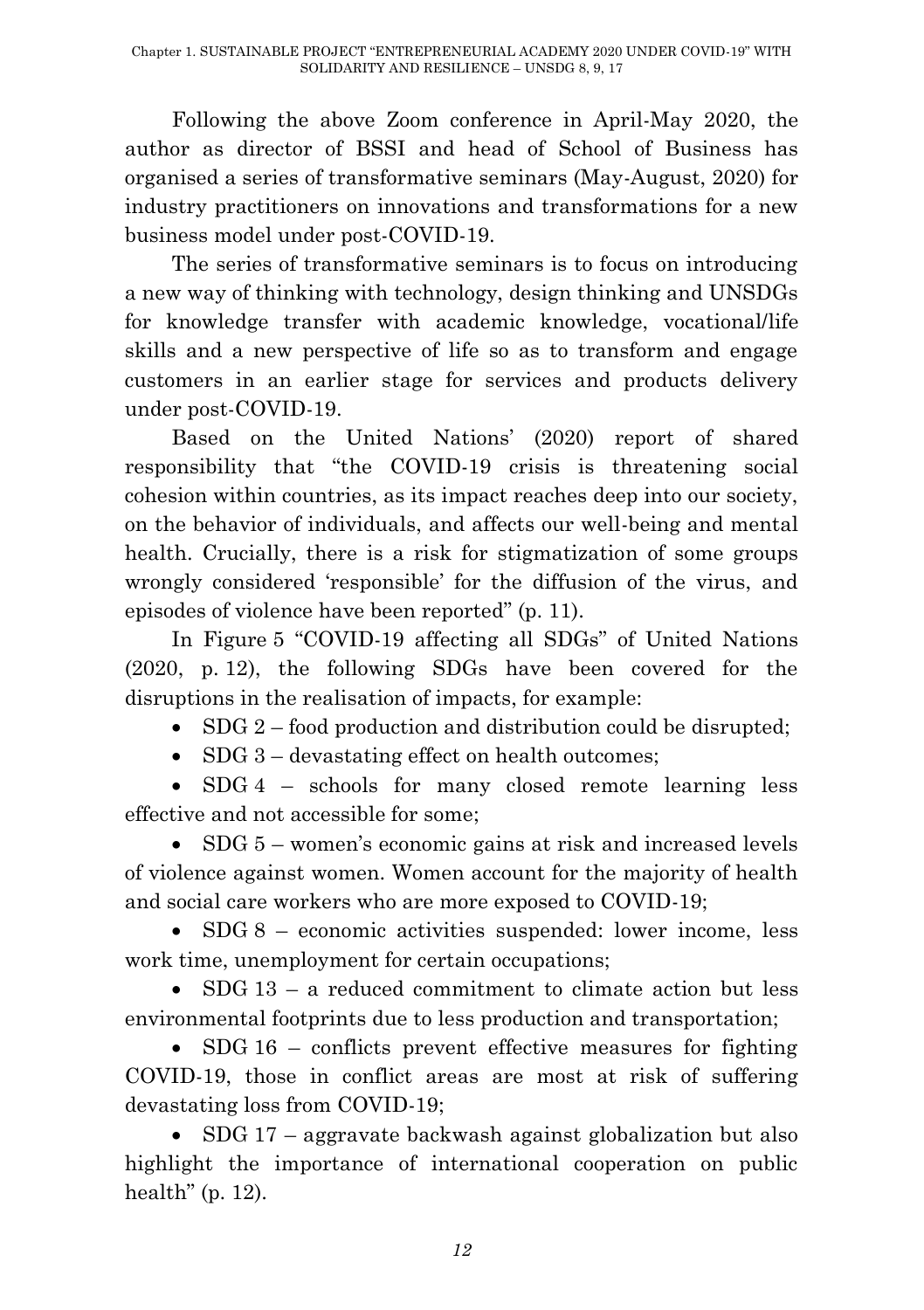Among these 17 SDGs, SDG 9 (innovation), SDG 12 (responsible consumption and production), SDG 14 (life below water), SDG 15 (life on land) are not listed in the above-mentioned figure (United Nations, 2020, p. 12). It is believed that there is a demand for innovations in helping communities to achieve UNSDGs from different perspectives.

### **1.5. Sustainable solutions to cope with the impacts**

The United Nations" (2020) report on shared responsibility mentioned that "Given the rate of infection expected, the final death toll of COVID-19 could take on dramatic proportions. The economic and social effects of the pandemic are likely to be well in excess of those of the latest global crisis in 2008. Only international coordination can prevent a worst-case scenario" (p. 13).

The following are the overarching principles that the report covered and this article is going to focus on "whole society approach" on young women community enhancing the skills in technology and resilience with calmness:

1) Keeping all people, households and business afloat is the main objective;

2) Extraordinary times require extraordinary measures;

3) Specific measures are needed at different levels;

4) Developed and developing countries do not have the same resources to respond quickly to the pandemic and, among developing countries, there are significant differences between different categories of countries, such as Small Island Developing States (SIDS), Least Developed Countries (LCDs) and Land Lokced countries. Local governments are at the frontline their capacity to respond rapidly depends heavily on the governance context and the financial health of the local government and its budgetary authority;

5) A whole-of-society approach is needed.

"COVID-19 is menacing all of humanity and all of humanity must fight back. An effective response needs to be multidimensional, coordinated, swift, and decisive. It needs to be a result of strong political leadership and buy-in of the population. It needs to foster public trust; be focused on human values; and supported by solid institutions, technical skills, and financial resources. Everyone needs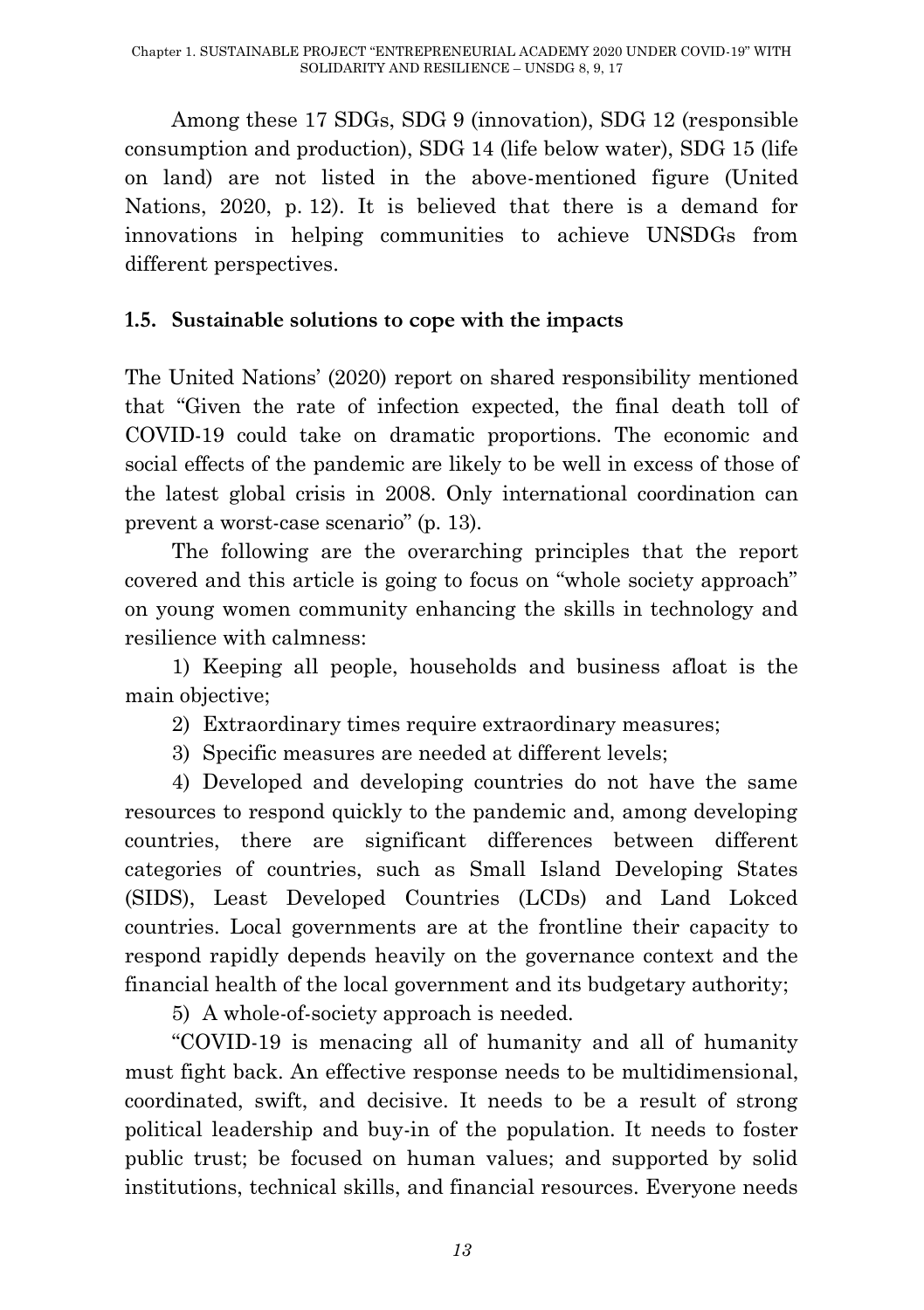to play their part in the response. No individual country can do this alone" (United Nations, 2020, p. 13).

## **1.6. Design of programme "Women in Tech for Solidarity and Resilience" under post-COVID-19**

Under globalisation and emerging issues in different parts of the world, interdisciplinary approaches for teaching and learning in higher education are needed. This also presents potential challenges to the academia from programme design, development to delivery and management, to delivering learning outcomes that prepare woman learners to realise their potentials with interdisciplinary knowledge and exposure to enter IT-related markets in different service industries, for the wedding planning and tourism industry with AI and data analysis for transformation. Through searching for literature related to sustainable development in higher education (2010-2015) with the Asian context via N"vivo, some critical factors have been identified for a model of sustainable development (MSD). These factors include:

 inputs of continuous institutional inspirations on sustainability (1,637 references);

 processes of integrated sustainable projects (1699 references), sustainable issues (1580 references), campus experience on sustainability (1388 references), competent staff implementing sustainability (1314 references), a framework of sustainable development (1222 references), integrated pedagogy (1100 references);

 outputs of the breadth of institutional outcomes on sustainable development (3289 references).

A programme "Women in Tech for Solidarity and Resilience" will be implemented to visualise UNSDGs 3, 4, 5, 8, 9, 17 with a team of women entrepreneurs and men technological experts for knowledge sharing and transfer. This programme will be a pioneer programme addressing paradigm shift, exploring the potentials of women in technology, design training and services for female learners for servicing industries to create new kind of workforce for service industries, for example, tourism, event management and healthcare sectors.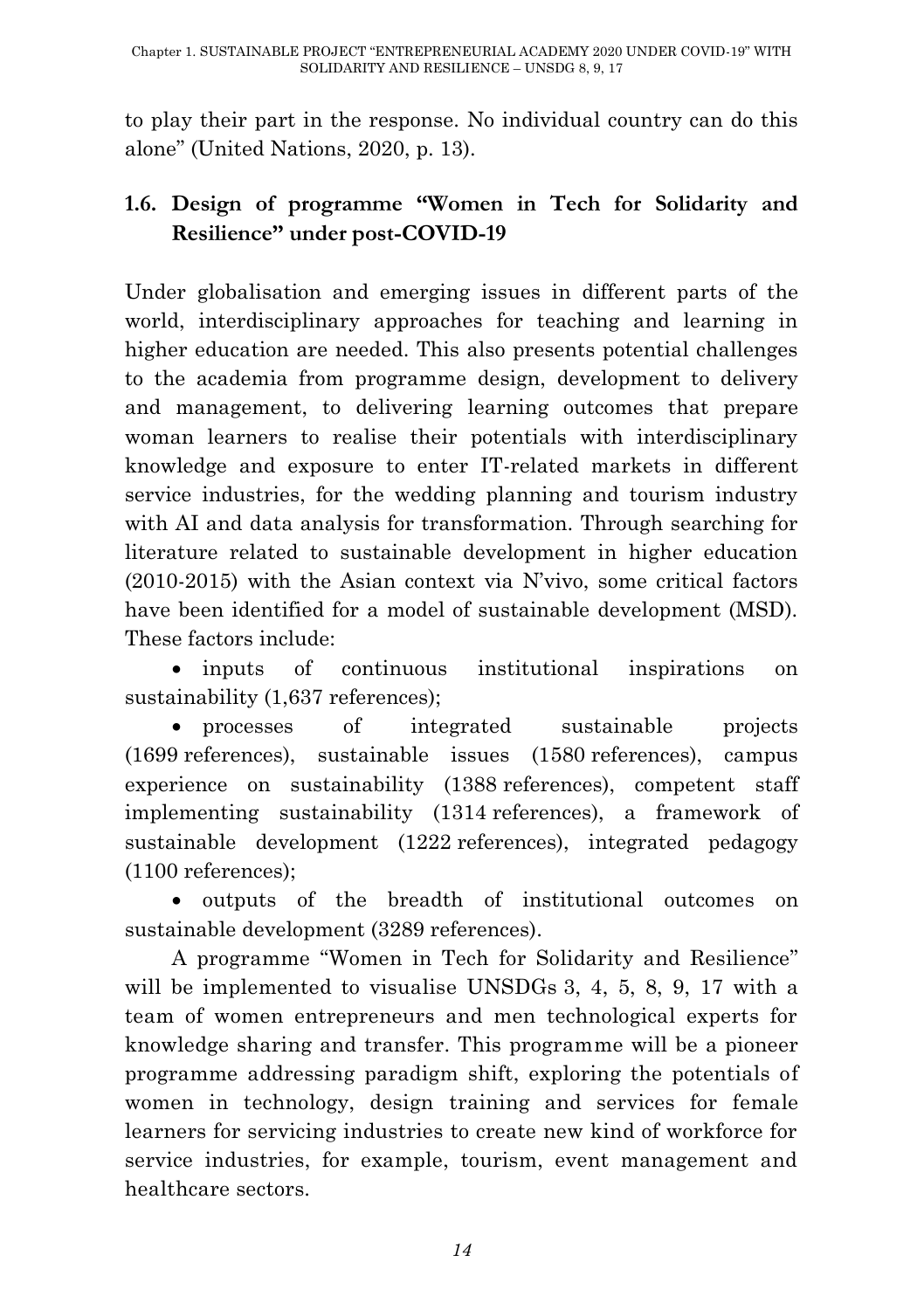#### *1.6.1. Objectives*

The objectives are as follows:

1) Identify the potential of women in aged of the 30s to 50s (UNSDG  $5$  – gender equality).

2) Provide training, services and industry exposure with job characteristics to match identified woman attributes (UNSDG 3 – good health and wellness, UNSDG 4 – transferable skills, and UNSDG 8 – economic impacts).

3) Apply AI, blockchain content distribution technology and data analysis (UNSDG 9 – innovations) for helping service industries for job re-design and sustainable development.

The expected deliverables within one year from the programme are:

1) Sharing and female CEO shadow scheme with government officials, SMEs, Woman Association, UNESCO Hong Kong and UNESCO affiliates, academic, NGOs;

2) Exploring existing job and job re-design under post-COVID-19;

3) Analysing woman and man attributes and future job characteristics for industry transformation;

4) Organising online and offline Women in Tech for Solidarity and Resilience Job Fair in Hong Kong using Zoom platform or other user-friendly communication tools with free participation and free training for young and semi-retired women;

5) Creating new service processes with IT, data analysis, and blockchain for sustainable business.

#### *1.6.2. Impact and objectives*

### *Long-term impact*

Based on the concept note of UNESCO, APEID, the world witnessed significant economic transformations and shifts in the labor market as a result of globalisation, regionalisation, and technological advances. It mentioned that the reach of globalisation runs deep and wide, leaving indelible impacts in societies in multiple areas and at all levels. The pathways from education to employment are more twisted and complex. In the concept note, it is also realised that governments are placing greater emphasis on developing their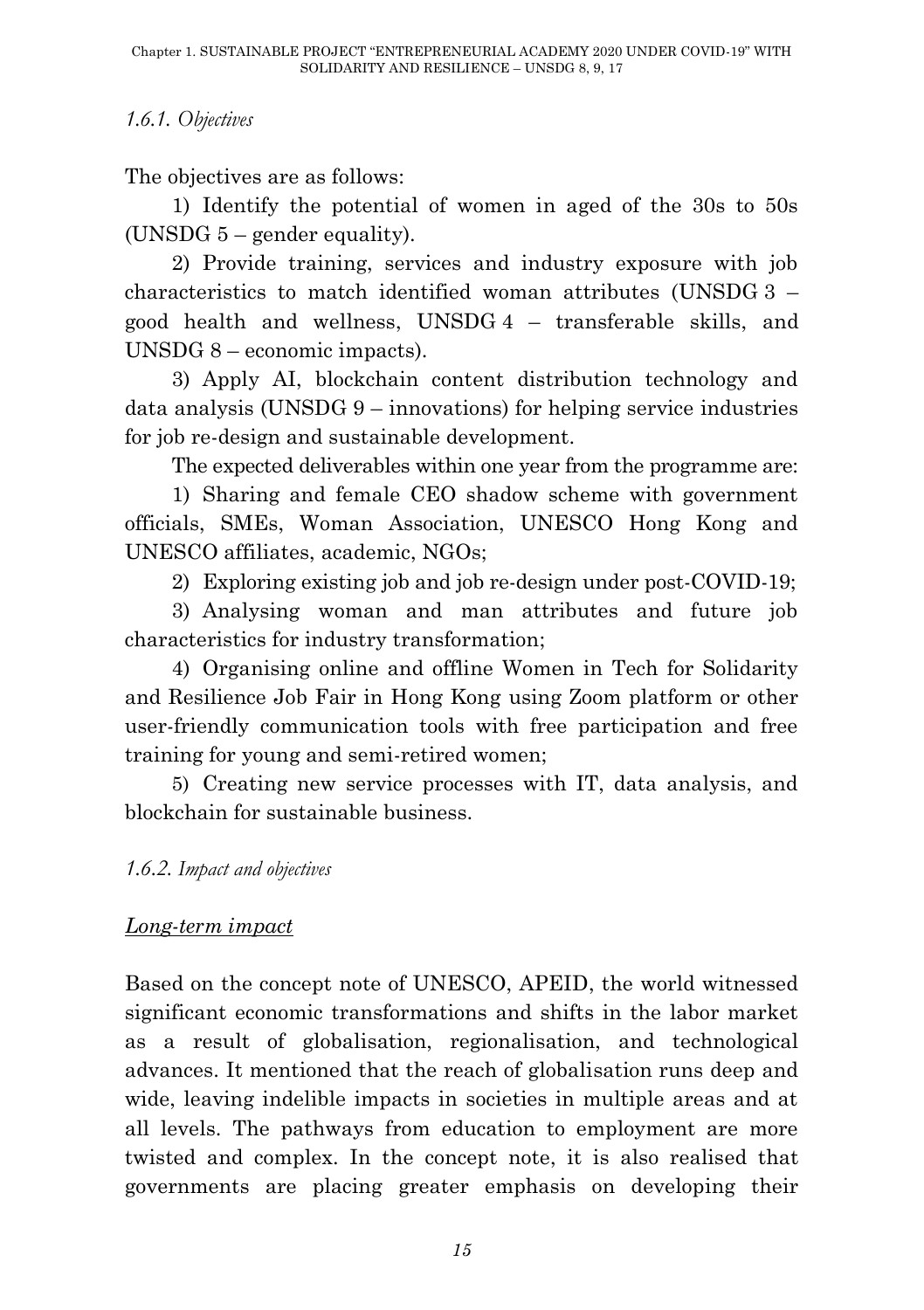human resources in their attempts to make their countries more competitive.

In the policy address of the youth section, chief executive of the Hong Kong Special Administrative Region, from 2015 to 2017 mentioned that partnership between business and schools needed to be strengthened to enhance students' understanding of different trades and preparation for their future employment through activities such as workplace orientation and visits, mentorship and career experience programmes.

In recent research by Yeung (2015), it was found that "entrepreneurship skills include implementation skill" and "sustainable skill sets include building a positive mindset". In fact, Yeung uncovered the elements to develop creativity in 2014. They were individual attributes – persistence, observation, passion, and belief; and perception of a task – value creation and target customer education affect the success of strategy implementation in product innovation. Moreover, Mootee (2013) put forward the definition of "design thinking" that it was a search of a magical balance between business and art, structure and chaos, intuition and logic, concept and execution, playfulness and formality, and control and empowerment. Because of the dynamic changing environment, there is a need to explore how to help learners to build a sustainable mindset with implementation skills and design thinking to increase their flexibility and the ability to adapt the process to the challenges mentioned by Mootee (2013). This proposal is to identify the key elements of increasing innovative capacity for individual learners and to make use of technology to help learners to improve their innovative capacity.

### *Objectives*

Upon completion of the aforementioned project, it is expected that the following objectives could be achieved:

1) Identify the potential of young and semi-retired women aged of the 30s to 50s (UNSDG  $5$  – gender equality);

2) Provide training, services and industry exposure with job characteristics to match identified woman and man attributes (UNSDG 4-transferable skills and UNSDG 8 – economic impacts);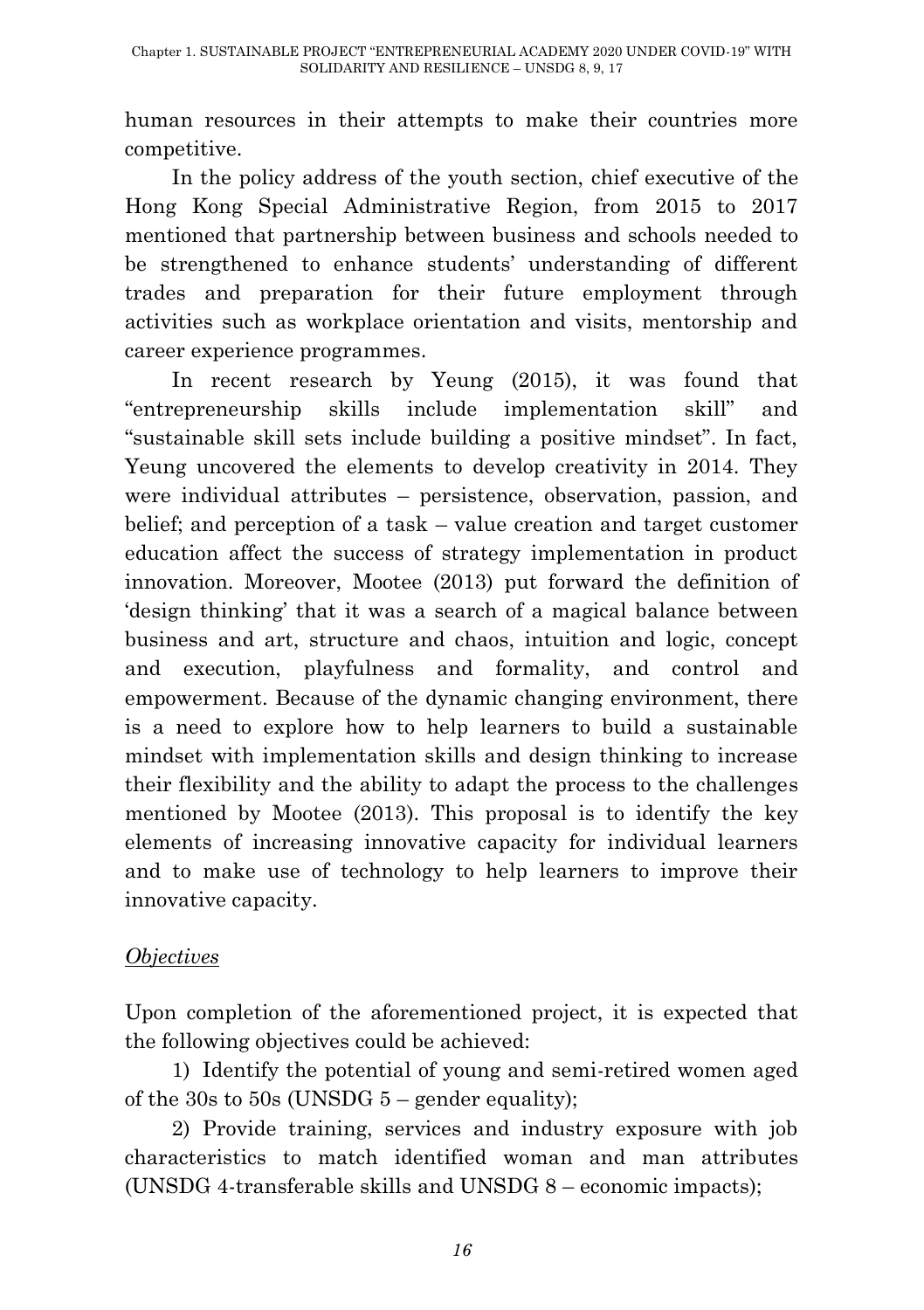3) Apply AI, blockchain content distribution technology, and data analysis (UNSDG 9 – innovations) for helping service industries for job re-design and sustainable development.

## *1.6.3. Background of project*

In recent years, digital entrepreneurship and start-up have become a popular concept among many youngsters. While in the past, graduates of universities have been keen on "finding a good job", now they are keen on 'starting up their own businesses' especially with numerous successes seen in both overseas and local markets such as Airbnb, Uber, Gogovan, and 9gag. When starting, the most important element would be creativity as this is the key to stand out of the crowd among counterparts. However, youngsters in Hong Kong are often blamed for lacking such (Chan, 2005). To solve this, government in these few years have been pushing very hard to do so via various entrepreneurship schemes and supports, there are also numerous co-working spaces, angel funding schemes, business supporting and mentoring services observed in the market. However, all such services are more related to the business sides but have neglected the initial element of all start-ups, creativity. How to sustain such kind of creativity still lacks both the practical and academic fields. And in some cases, there also is another trend of failures of being creative enough, but lacking the way of turning them into reality. As argued by Getty (2014), for many failure cases observed among start-ups, their inabilities to implement and sustain creativity have led their businesses to an ordinary one turning into failure at last. Start-ups' successes and booming highly rely on creativity as this is something which can attract others in the first sight, but most have ignored such.

Entrepreneurship and start-ups could be a way for women aged the 30s to 50s in the next generation especially with the fall of traditional industry, and women"s wish of being a business owner by themselves. To cater for such, there is a need to explore how to help woman learners to realise their potential and build a sustainable mindset with implementation skills, and a designing thinking to increase their flexibility and the ability to adapt the process to the challenges mentioned by Mootee (2013). This proposal is to identify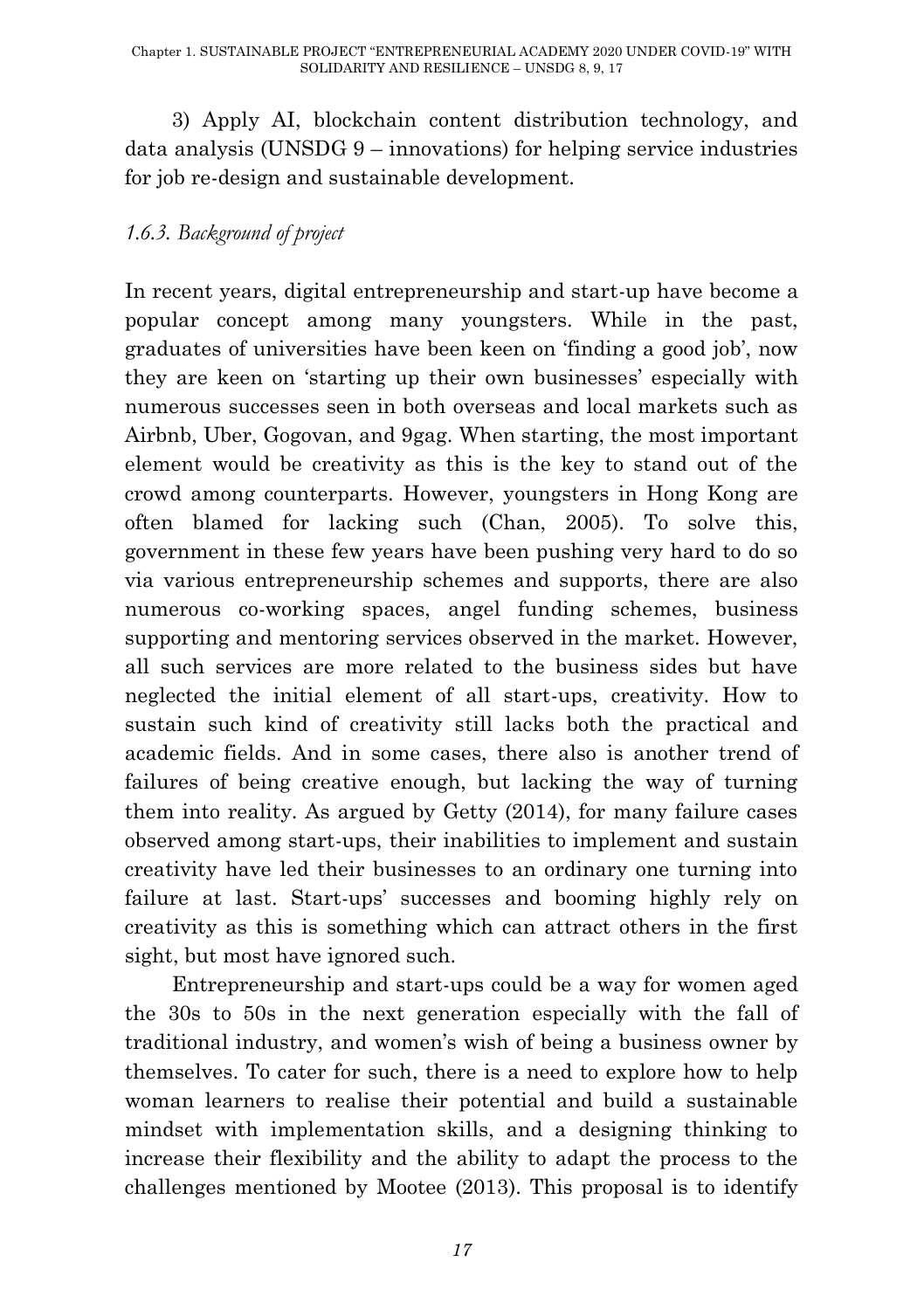the potential of women aged the 30s to 50s of increasing innovative capacity for individual woman learners and to make use of technology to help learners to improve their innovative capacity through interaction with employers in job duties re-design.

### *1.6.4. Project/research plan and methodology*

This project will be a one-year project inviting SMEs, NGOs, woman association, affiliates of UNESCO and female students and graduates of higher institutions in the South-South Asian region to work collaboratively to deliver the contents in Table A.1 (see Appendix A).

 study the trend of major service industries, jobs related to IT and AI, data analysis, and to explore future jobs and skills required;

 analyse woman"s attributes and future job characteristics for industry transformation;

 organise Women in Tech Job Fair in Hong Kong with free participation and free training for a woman aged the 30s to 50s to realise potentials for identified future jobs and skills required;

 explore job creation processes with IT, data analysis, and blockchain.

## **1.7. Conclusion**

After the text search analysis, qualitative analysis of interview conducted, the implementation of on-line entrepreneurial academy project and transformative seminar in past few months under COVID-19, it is time to design and implement a programme for women to enrich their knowledge, attitude, skills and values of applying a variety of technology into their studies, career, and life for sustainable development. The recommended design of the womenbased sustainable development planner programme covers the following elements, which form a foundation of good practices for future skills for women under uncertainty. For future studies, it is recommended to conduct a qualitative and quantitative analysis of the learning outcomes of the programme to verify the changes of female participants" knowledge, attitude, and skills on bonding civic activities into the curriculum; positive unique identity via social media; and shared women leadership with diversity.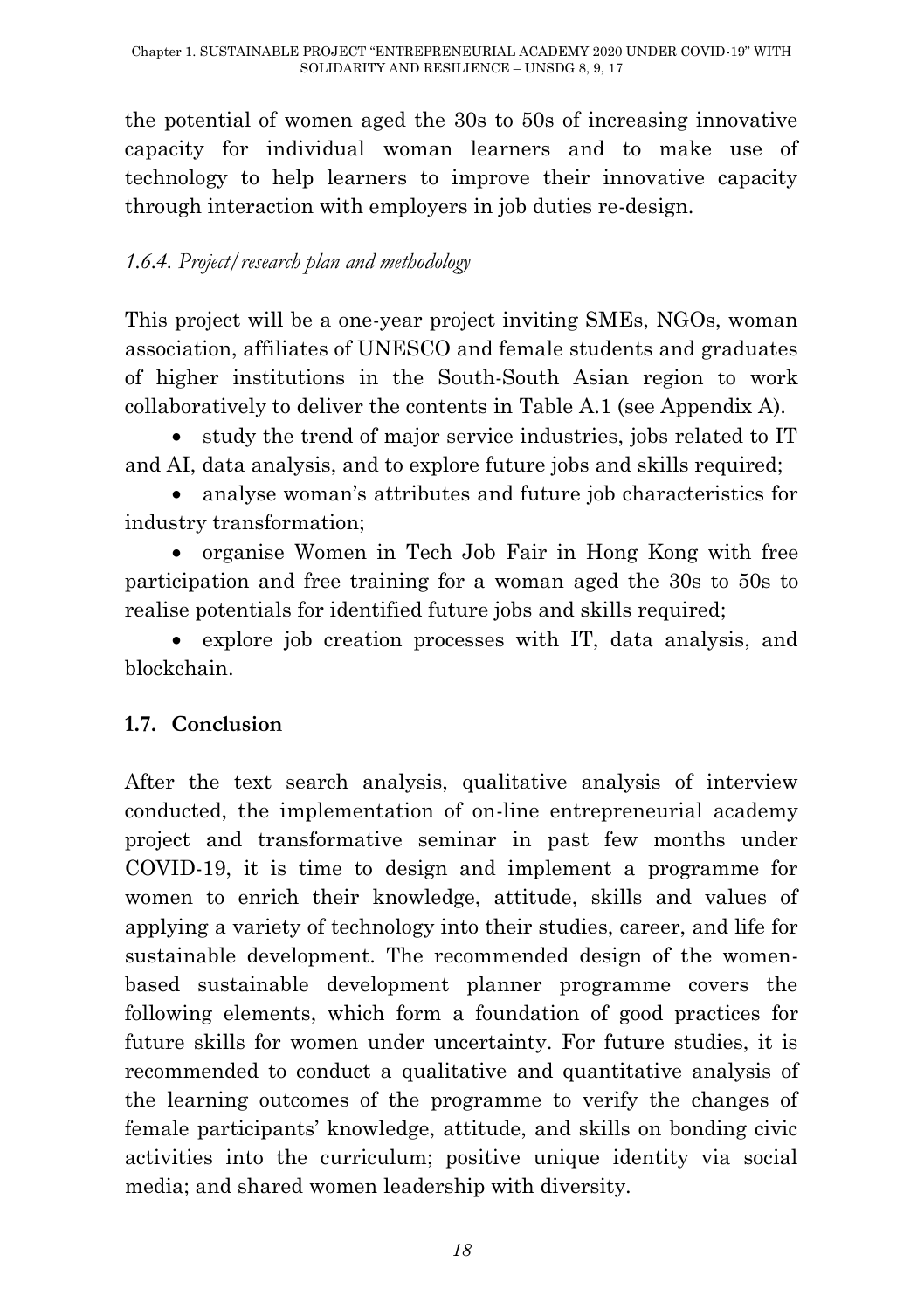## **References**

- 1. Adams, J., & Allen, C. (2008). Abstracts of papers and posters presented at the 2007 APCG Meeting Long Beach, California. *Yearbook of the Association of Pacific Coast Geographers, 70,* 178-233. Retrieved from https://www.jstor.org/stable/24043301
- 2. Babbie, E. (2001). *The practice of social research* (9th ed.).Belmont, CA: Wadsworth Thomson Learning.
- 3. Bornman, G. M. (2004). Programme review guidelines for quality assurance in higher education: A South African perspective. *International Journal of Sustainability in Higher Education, 5*(4)*,* 372- 383. https://doi.org/10.1108/14676370410561072
- 4. Brewerton, P. M., & Millward, L. J. (2001). *Organizational research methods.* London, UK: SAGE Publications Ltd. https://doi.org/10.4135/9781849209533
- 5. Hooper Briar, K., Fiedler, D., Sheean, C., & Kamps, P. (1980). The impact of unemployment on young, middle-aged and aged workers. *The Journal of Sociology & Social Welfare, 7*(6). Retrieved from https://scholarworks.wmich.edu/cgi/viewcontent.cgi?article=1489&con text=jssw
- 6. Chan, D. (2005). Self-perceived creativity, family hardiness, and emotional intelligence of Chinese gifted students in Hong Kong. *Journal of Secondary Gifted Education, 16*(2-3)*,* 47-56. https://doi.org/10.4219/jsge-2005-471
- 7. ChangeHachers. (2018, May 12). *Dr. Isabel Rimanoczy on sustainability mindset*. Retrieved from [https://changehackers.org/2018/05/12/2-dr](https://changehackers.org/2018/05/12/2-dr-isabel-rimanoczy-on-sustainability-mindset/)[isabel-rimanoczy-on-sustainability-mindset/](https://changehackers.org/2018/05/12/2-dr-isabel-rimanoczy-on-sustainability-mindset/)
- 8. Dance, A. (2017). Career change: It's never too late to switch. *Nature*, *550,* 289-291. https://doi.org/10.1038/nj7675-289a
- 9. Deep, D. (2007). *CSR in practice* (1st ed.). New York, NY: Palgrave Macmillan.
- 10. Engelhard, G., & Sullivan, R. K. (2011). An ecological perspective on learning progressions as road maps for learning. *Measurement: Interdisciplinary Research and Perspectives, 9*(2-3), 138-145. https://doi.org/10.1080/15366367.2011.603615
- 11. Fisher, D. (2010). Stewardship and sustainability Acting responsibly with a focus on the future. *The Journal for Quality & Participation.*
- 12. Galbraith, J. K. (1996). *The good society: The humane agenda.* New York, NY: Hougton Mifflin Company.
- 13. Getty, P. M. (2014). *The 12 magic slides: Secrets for raising growth capital*. Berkeley, CA: Apress. https://doi.org/10.1007/978-1-4302-6485-9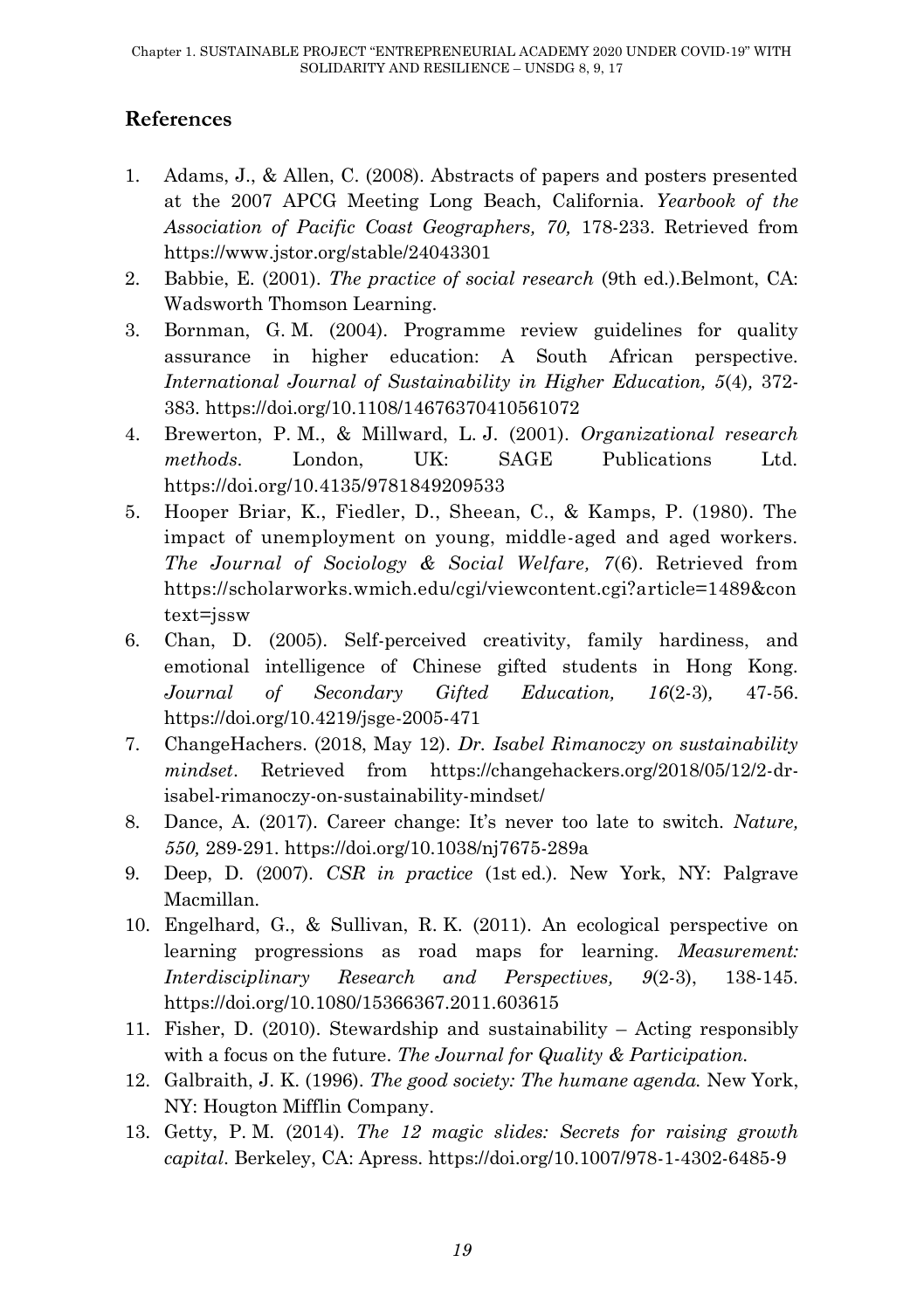- 14. Gilbert, J. (2008). Against the commodification of everything. *Cultural Studies, 22*(5)*,* 551-566. https://doi.org/10.1080/09502380802245811
- 15. Hu, W., Borden, G. W., Harris, T. R., & Maynard, L. J. (2008). Do job, age, and place of residence matter for gaming activity? A study of the Mid Colorado River communities. *UNLY Gaming Research & Review Journal, 12*(1). Retrieved from https://digitalscholarship.unlv.edu/grrj/vol12/iss1/3
- 16. Idowu, S. O., & Towler, B. A. (2004). A comparative study of the contents of corporate social responsibility reports of UK companies. *Management of Environmental Quality: An International Journal, 15*(4)*,* 420-437. https://doi.org/10.1108/14777830410540153
- 17. Kassel, K., & Rimanoczy, I. (2018). *Developing a sustainability mindset in management education* (1st ed.). London, UK: Routledge. https://doi.org/10.4324/9781351063340
- 18. Kassel, K., Rimanoczy, I., & Mitchell, S. F. (2016). The sustainable mindset: Connecting being, thinking, and doing in management education. *Academy of Management Annual Meeting Proceedings.* https://doi.org/10.5465/ambpp.2016.16659abstract
- 19. Kooij, D. T. A. M., de Lange, A. H., Jansen, P. G. W., & Dikkers, J. S. E. (2013). Beyond chronological age. Examining perceived future time and subjective health as age-related mediators in relation to work-related motivations and well-being. *Work & Stress, 27*(1)*,* 88-105. https://doi.org/10.1080/02678373.2013.769328
- 20. Koslowski, F. A. (2006). Quality and assessment in context: A brief review. *Quality Assurance in Education, 14*(3), 277-288. https://doi.org/10.1108/09684880610678586
- 21. LexisNexis. (2020, March 22). Covid-19 global pandemic shows why supply chain risk monitoring can help companies stay resilient in the face of disruption [Blog post]. Retrieved from https://internationalsales.lexisnexis.com/hk/blog/Covid-19-global-pandemic
- 22. Mootee, I. (2013). *Design thinking for strategic innovation: What they can't teach you at business or design school*. Hoboken, NJ: John Wiley & Sons, Inc.
- 23. OECD. (2020, May 19). *Coronavirus (COVID-19): SME policy responses.* Retrieved from [https://read.oecd-ilibrary.org/view/?ref=119\\_119680](https://read.oecd-ilibrary.org/view/?ref=119_119680-di6h3qgi4x&title=Covid-19_SME_Policy_Responses) [di6h3qgi4x&title=Covid-19\\_SME\\_Policy\\_Responses](https://read.oecd-ilibrary.org/view/?ref=119_119680-di6h3qgi4x&title=Covid-19_SME_Policy_Responses)
- 24. Sachs, J. D., Schmidt-Traub, G., Mazzucato, M., Messner, D., Nakicenovic, N., & Rockström, J. (2019). Six transformations to achive the Sustainable Development Goals. *Natural Sustainability, 2,* 805-814. https://doi.org/10.1038/s41893-019-0352-9
- 25. Sustainable Development Goals. (n.d.). *Goal 5: Achieve gender equality and empower all women and girls*. Retrieved from <https://www.un.org/sustainabledevelopment/gender-equality/>
- 26. United Nations. (2020). *Shared responsibility, global solidarity:*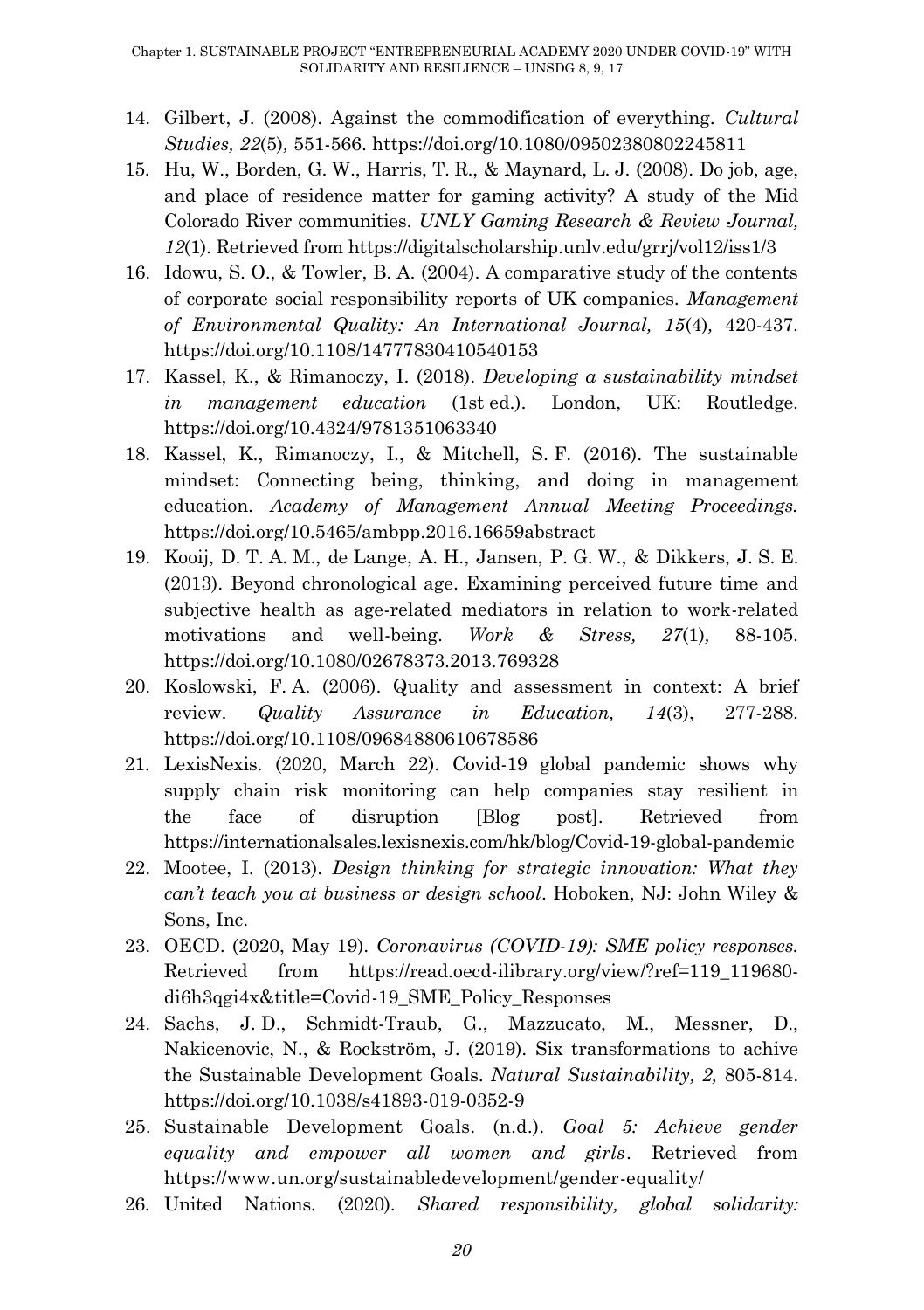*Responding to the socio-economic impacts of COVID-19*. Retrieved from https://unsdg.un.org/sites/default/files/2020-03/SG-Report-Socio-Economic-Impact-of-Covid19.pdf

- 27. Yeung, S. M. C. (2014a). Linking ISO 9000 (QMS), ISO 26000 (CSR) with accreditation requirements for quality indicators in higher education. Paper presented at the *5th Principles for Responsible Management Education (PRME) Regional Forum Asia*, Kuala Lumper, Malaysia, November, 12-14, Malaysia.
- 28. Yeung, S. M. C. (2014b). Transforming total quality management (TQM) concepts into mind-chain management concept for global employability. Paper presented at the *5th Principles for Responsible Management Education (PRME) Regional Forum Asia "Transforming HE for Sustainable Community Development"*, November, 12-14, Malaysia.
- 29. Yeung, S. M. C. (2015). Innovation in the application of GRI to visualize strategic goals for sustainable development – the case of tertiary institution, Hong Kong. *Corporate Ownership and Control, 12*(4-5)*,* 573-586. https://doi.org/10.22495/cocv12i4c5p7
- 30. Yeung, S. M. C. (2015). Sustainable organization Building on quality assurance system with innovations and continual improvements. *Towards Transformative Higher Education*, November, 10-11, MENA.
- 31. Yeung, S. M. C., & Ying, J. (2015). Sustained with multidisciplinary knowledge for community development. Paper presented at *International Conference on Corporate and Institutional Innovations in Finance and Governance*, May, 21, Paris, France.
- 32. Yeung, S. M. C., & Ying, J. (2019). *Humanistic design thinking via UNSDGs.* LAP LAMBERT Academic Publishing.
- 33. Yeung, S. M. C., & Ying, J. (2019). *Transformations via UNSDGs.* LAP LAMBERT Academic Publishing.